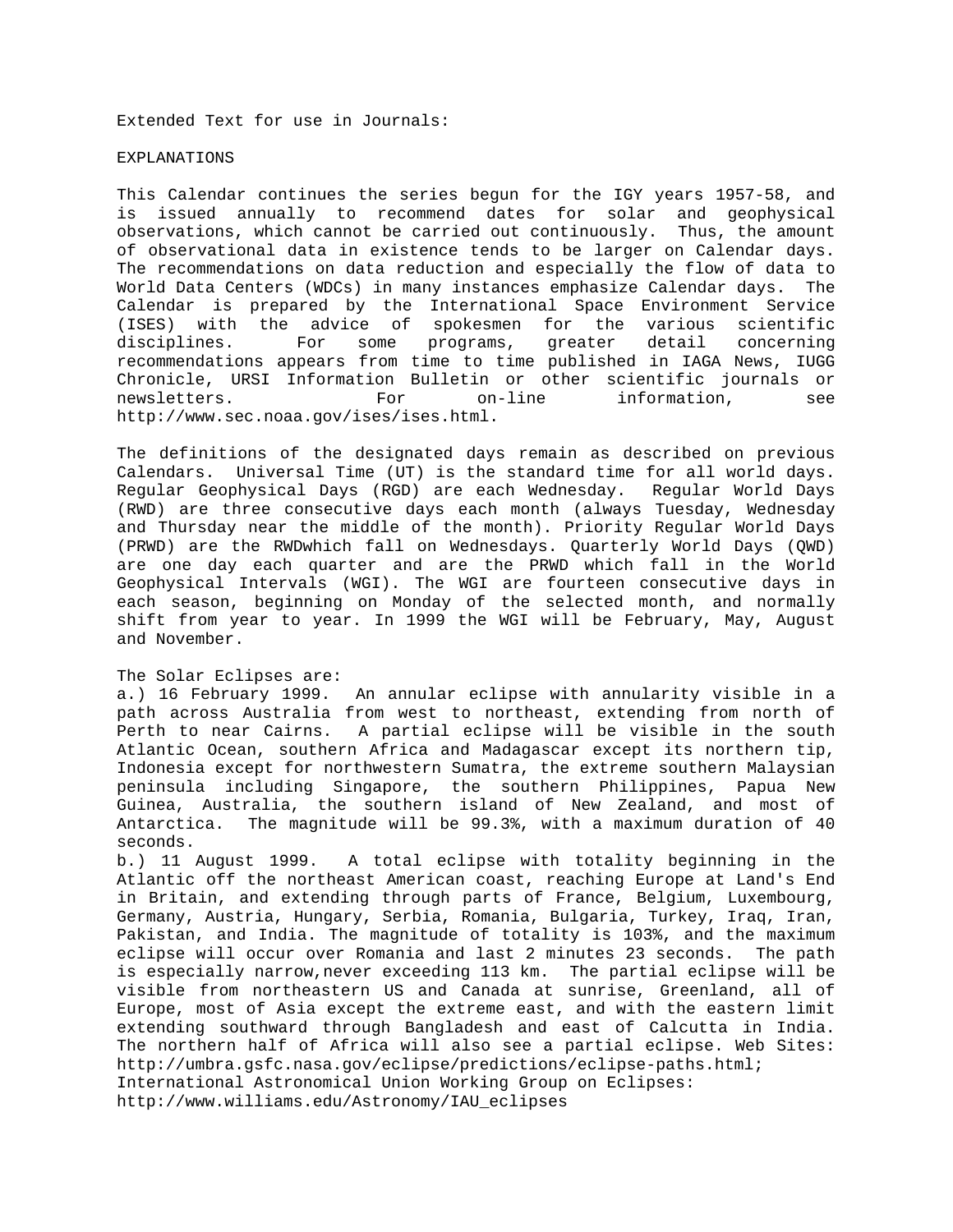References: Fred Espenak, Fifty Year Canon of Solar Eclipses: 1986-2035, NASA Reference Publication 1178 Revised, July 1987.

Leon Golub and Jay M. Pasachoff, The Solar Corona, Cambridge University Press, 1998. http://www.williams.edu/Astronomy/corona

Jay M. Pasachoff, Astronomy: From the Earth to the Universe, 5th ed., Saunders College Publishing, 1998. http://www.williams.edu/Astronomy/jay

> Provided by Jay M. Pasachoff Williams College, Williamstown, MA 01267, USA Chair, Working Group on Eclipses of the International Astronomical Union

Meteor Showers (selected by R. Hawkes, Mount Allison Univ, Canada, rhawkes@mta.ca) include the most prominent regular showers. The dates for Northern Hemisphere meteor showers are: Jan 3-5 (Quadrantid); Apr 21-23 (Lyrid); May 4-6 (Eta-Aquarid); Jun 6-11 (Arietid, Zeta-Perseid); Jun 27-29 (Beta-Taurid); Aug 11-14 (Perseid); Oct 21-23 (Orionid); Nov 16-19 (Leonid); Dec 13-15 (Geminid); Dec 22-24, 1999 (Ursid); and Jan 3- 5, 2000 (Quadrantid). The dates for Southern Hemisphere meteor showers are: May 4-6 (Eta-Aquarid); Jun 6-11 (Arietid, Zeta-Perseid); Jun 27-29 (Beta-Taurid); Jul 27-Aug 2 (S. Delta-Aquarid, Alpha-Aurigid); Oct 21-23 (Orionid); Nov 16-19 (Leonid); and Dec 13-15, 1999 (Geminid).

The occurrence of unusual solar or geophysical conditions is announced or forecast by the ISES through various types of geophysical "Alerts" (which are widely distributed by telegram and radio broadcast on a current schedule). Stratospheric warmings (STRATWARM) are also designated. The meteorological telecommunications network coordinated by WMO carries these worldwide Alerts once daily soon after 0400 UT. For definitions of Alerts see ISES "Synoptic Codes for Solar and Geophysical Data", March 1990 and its amendments. Retrospective World Intervals are selected and announced by MONSEE and elsewhere to provide additional analyzed data for particular events studied in the ICSU Scientific Committee on Solar-Terrestrial Physics (SCOSTEP) programs.

RECOMMENDED SCIENTIFIC PROGRAMS

OPERATIONAL EDITION

(The following material was reviewed in 1998 by spokesmen of IAGA, WMO and URSI as suitable for coordinated geophysical programs in 1999.)

Airglow and Aurora Phenomena. Airglow and auroral observatories operate with their full capacity around the New Moon periods. However, for progress in understanding the mechanism of many phenomena, such as low latitude aurora, the coordinated use of all available techniques, optical and radio, from the ground and in space is required. Thus, for the airglow and aurora 7-day periods on the Calendar, ionosonde, incoherent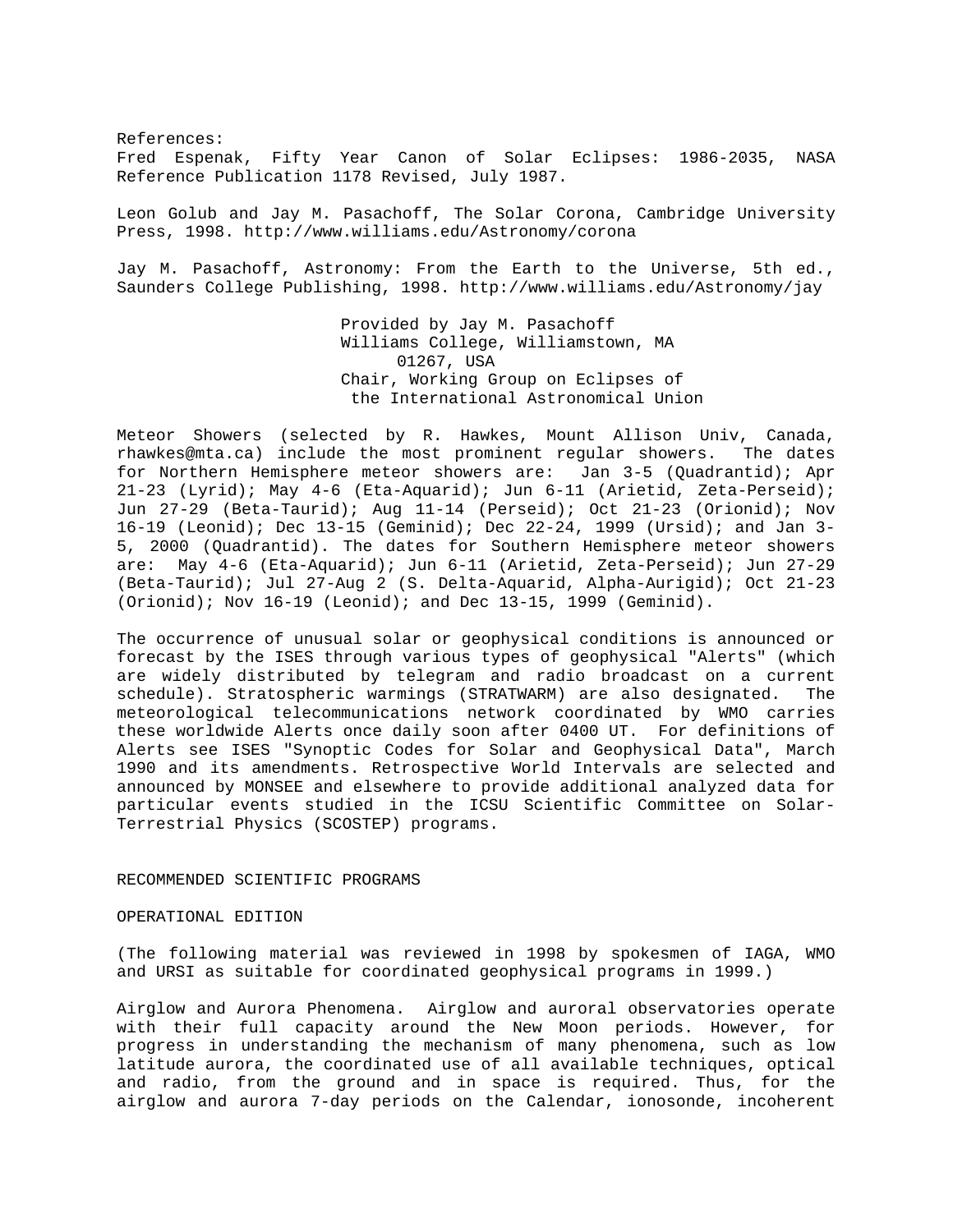scatter, special satellite or balloon observations, etc., are especially encouraged. Periods of approximately one weeks' duration centered on the New Moon are proposed for high resolution of ionospheric, auroral and magnetospheric observations at high latitudes during northern winter.

Atmospheric Electricity. Non-continuous measurements and data reduction for continuous measurements of atmospheric electric current density, field, conductivities, space charges, ion number densities, ionosphere potentials, condensation nuclei, etc.; both at ground as well as with radiosondes, aircraft, rockets; should be done with first priority on the RGD each Wednesday, beginning on 6 January 1999 at 0000 UT, 13 January at 0600 UT, 20 January at 1200 UT, 27 January at 1800 UT, etc. (beginning hour shifts six hours each week, but is always on Wednesday). Minimum program is at the same time on PRWD beginning with 13 January at 0600 UT. Data reduction for continuous measurements should be extended, if possible, to cover at least the full RGD including, in addition, at least 6 hours prior to indicated beginning time. Measurements prohibited by bad weather should be done 24 hours later. Results on sferics and ELF are wanted with first priority for the same hours, short-period measurements centered around the minutes 35-50 of the hours indicated. Priority Weeks are the weeks that contain a PRWD; minimum priority weeks are the ones with a QWD. The World Data Centre for Atmospheric Electricity, 7 Karbysheva, St. Petersburg 194018, USSR, is the collection point for data and information on measurements.

Geomagnetic Phenomena. It has always been a leading principle for geomagnetic observatories that operations should be as continuous as possible and the great majority of stations undertake the same program without regard to the Calendar.

Stations equipped for making magnetic observations, but which cannot carry out such observations and reductions on a continuous schedule are encouraged to carry out such work at least on RWD (and during times of MAGSTORM Alert).

Ionospheric Phenomena. Special attention is continuing on particular events that cannot be forecast in advance with reasonable certainty. These will be identified by Retrospective World Intervals. The importance of obtaining full observational coverage is therefore stressed even if it is possible to analyze the detailed data only for the chosen events. In the case of vertical incidence sounding, the need to obtain quarterhourly ionograms at as many stations as possible is particularly stressed and takes priority over recommendation (a) below when both are not practical.

For the vertical incidence (VI) sounding program, the summary recommendations are: (a) All stations should make soundings on the hour and every quarter hour; (b) On RWDs, ionogram soundings should be made at least every quarter hour and preferably every five minutes or more frequently, particularly at high latitudes; (c) All stations are encouraged to make f-plots on RWDs; f-plots should be made for high latitude stations, and for so-called "representative" stations at lower latitudes for all days (i.e., including RWDs and WGIs) (Continuous records of ionospheric parameters are acceptable in place of f-plots at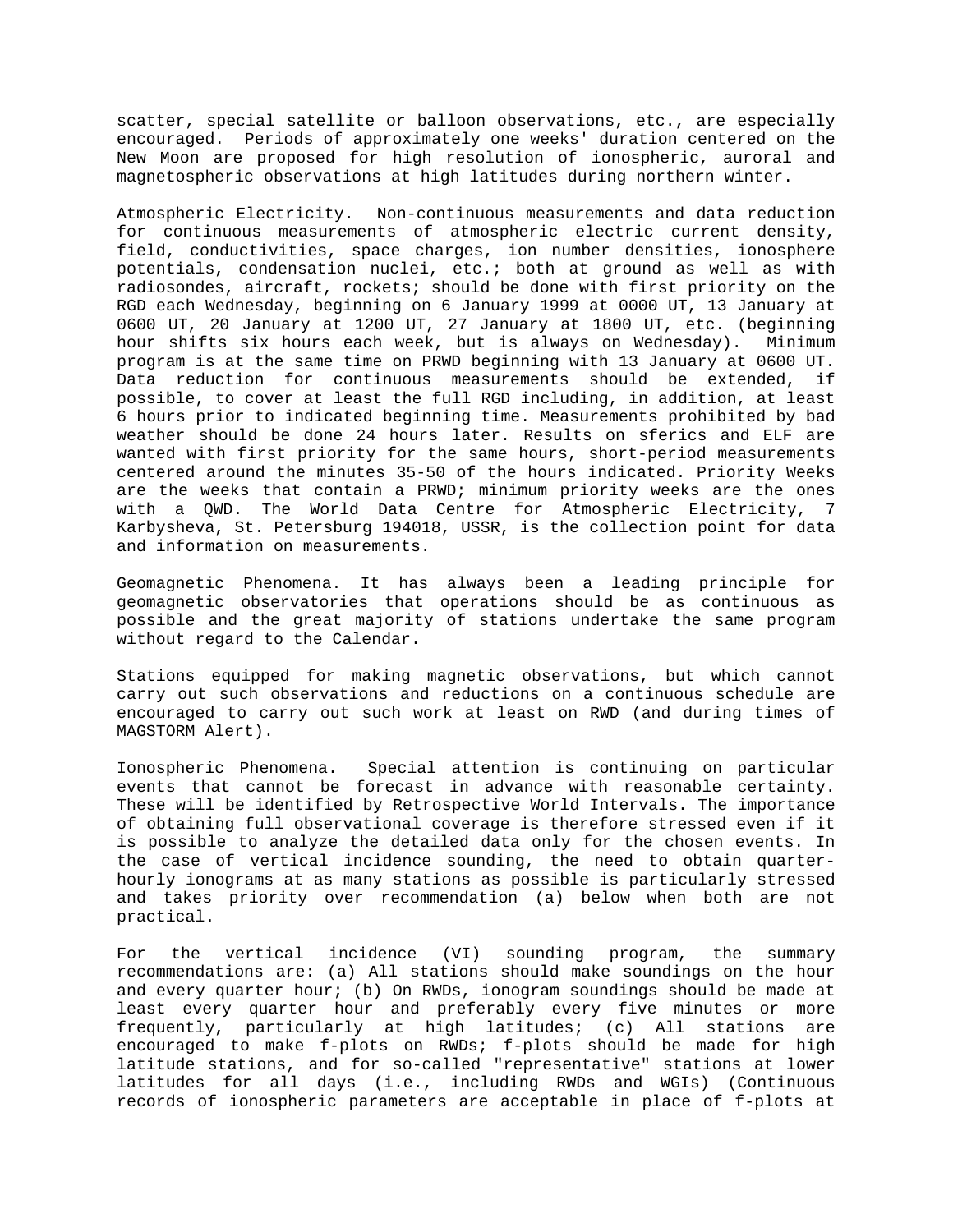temperate and low latitude stations); (d) Copies of all ionogram scaled parameters, in digital form if possible, be sent to WDCs; (e) Stations in the eclipse zone and its conjugate area should take continuous observations on solar eclipse days and special observations on adjacent days. See also recommendations under Airglow and Aurora Phenomena.

For the incoherent scatter observation program, every effort should be made to obtain measurements at least on the Incoherent Scatter Coordinated Observation Days, and intensive series should be attempted whenever possible in WGIs, on Dark Moon Geophysical Days (DMGD) or the Airglow and Aurora Periods. The need for collateral VI observations with not more than quarter-hourly spacing at least during all observation periods is stressed.

Special programs include:

 DATABASE -- Incoherent Scatter Database -- emphasis on broad latitudinal coverage of the F region (Anthony van Eyken tony@eiscat.no);

 Hi-TRAC -- High Time Resolution Auroral Radar Convection (J. Holt - jmh@haystack.mit.edu);

LTCS -- Lower Thermosphere Coupling Study (M. Buonsanto -

mjb@haystack.mit.edu; C. Fesen - fesen@tides.dartmouth.edu);

 POLITE -- Plasmaspheric Observations of Light Ions in the Topside Exosphere--global coordinated measurements of topside light ions. Simultaneous optical observations of neutral hydrogen and helium are highly desirable where possible (Phillip Erickson pje@hyperion.haystack.edu);

WLS -- Wide-Latitude Substorm Dynamics (John Foster jcf@hyperion.haystack.edu).

Special programs: Dr. Anthony P. van Eyken, EISCAT Scientific Association, Ramfjordmoen, N-9027 Ramfjordbotn, Norway. Tel. +47 77692166; Fax +47 77692380; e-mail: tony@eiscat.no; URSI Working Group G.5. See http://www.eiscat.uit.no/URSI\_ISWG for complete definitions.

For the ionospheric drift or wind measurement by the various radio techniques, observations are recommended to be concentrated on the weeks including RWDs.

For traveling ionosphere disturbances, propose special periods for coordinatedmeasurements of gravity waves induced by magnetospheric activity, probably on selected PRWD and RWD.

For the ionospheric absorption program half-hourly observations are made at least on all RWDs and half-hourly tabulations sent to WDCs. Observations should be continuous on solar eclipse days for stations in eclipse zone and in its conjugate area. Special efforts should be made to obtain daily absorption measurements at temperate latitude stations during the period of Absorption Winter Anomaly, particularly on days of abnormally high or abnormally low absorption (approximately October-March, Northern Hemisphere; April-September, Southern Hemisphere).

For back-scatter and forward scatter programs, observations should be made and analyzed at least on all RWDs.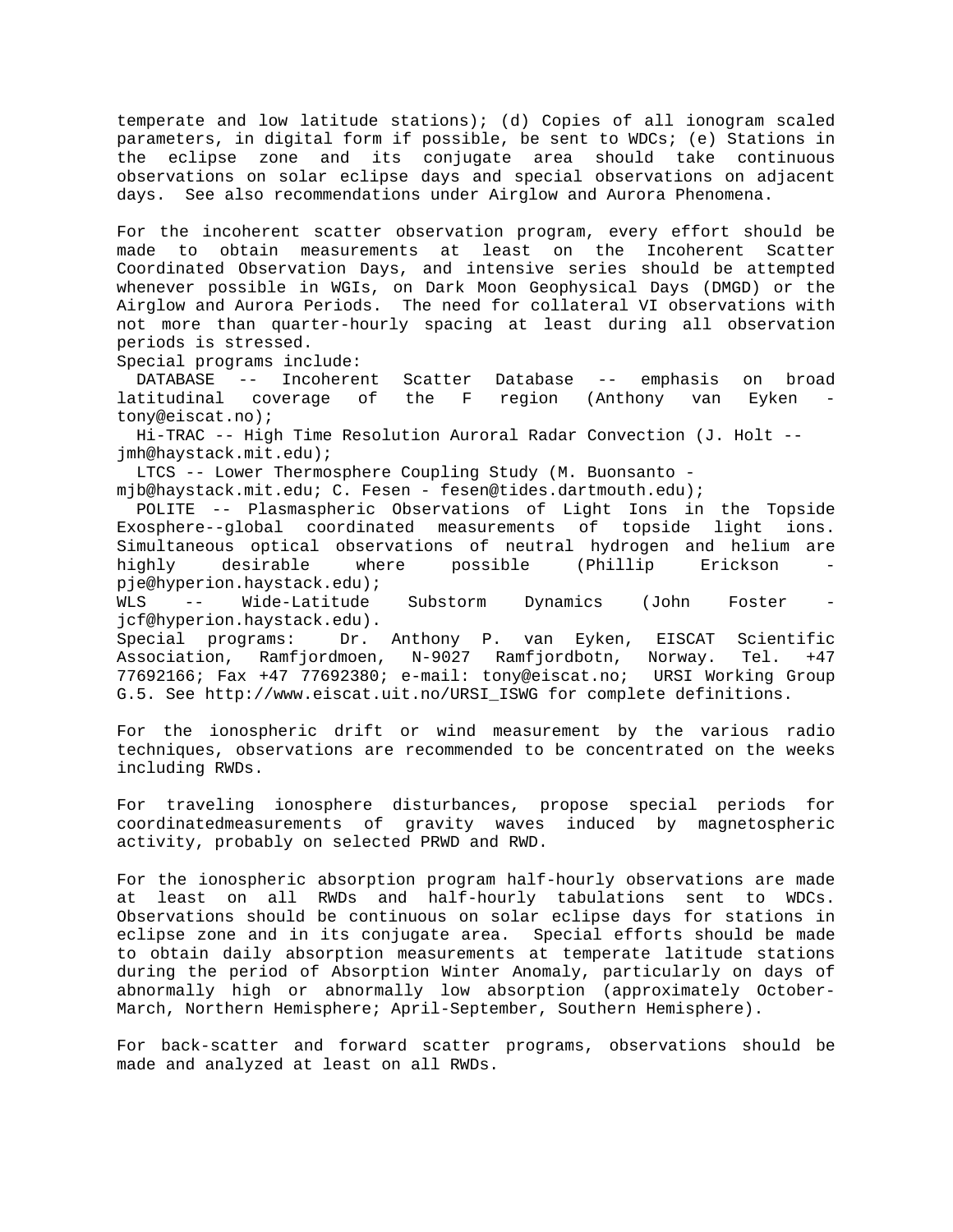For synoptic observations of mesospheric (D region) electron densities, several groups have agreed on using the RGD for the hours around noon.

For ELF noise measurements involving the earth-ionosphere cavity resonances any special effort should be concentrated during the WGIs.

It is recommended that more intensive observations in all programs be considered on days of unusual meteor activity.

Meteorology. Particular efforts should be made to carry out an intensified program on the RGD -- each Wednesday, UT. A desirable goal would be the scheduling of meteorological rocketsondes, ozone sondes and radiometer sondes on these days, together with maximum-altitude rawinsonde ascents at both 0000 and 1200 UT.

During WGI and STRATWARM Alert Intervals, intensified programs are also desirable, preferably by the implementation of RGD-type programs (see above) on Mondays and Fridays, as well as on Wednesdays.

Global Atmosphere Watch (GAW) The World Meteorological Organizations (WMO) GAW integrates many monitoring and research activities involving measurement of atmospheric composition. Serves as an early warning system to detect further changes in atmospheric concentrations of greenhouse gases, changes in the ozone layer and in the long range transport of pollutants, including acidity and toxicity of rain as well as of atmospheric burden of aerosols (dirt and dust particles). Contact WMO, 41, avenue Giuseppe-Motta, P.O. Box 2300, 1211 Geneva 2, Switzerland.

Solar Phenomena. Observatories making specialized studies of solar phenomena, particularly using new or complex techniques, such that continuous observation or reporting is impractical, are requested to make special efforts to provide to WDCs data for solar eclipse days, RWDs and during PROTON/FLARE

ALERTS. The attention of those recording solar noise spectra, solar magnetic fields and doing specialized optical studies is particularly drawn to this recommendation.

ISCS (International Solar Cycle Studies). Program within the SCOSTEP (Scientific Committee on Solar-Terrestrial Physics): 1998-2002. Its focus is on observations and basic research directed toward understanding the underlying and resulting processes associated with the rising and maximum phase of a solar cycle. Contacts are S.T. Wu, Univ of Alabama, Huntsville Dept. Mech. Eng. & Ctr. for Space Plasma & Aeron. Res., Huntsville, AL 35899 USA, (205)895-6413, Fax (205)895-6328, wu@cspar.uah.edu, and V. Obridko, IZMIRAN, Solar Physics Department, 142092 Troitsk, Moscow, Russia, 095-344-0926, Fax 095-334-0124, obridko@lars.izmiran.troitsk.su.

Space Weather Month, \*\*\*SEPTEMBER 1999\*\*\* -- Solar Terrestrial Energy Program (STEP) Results, Applications, and Modeling Phase (RAMP) [S-RAMP]. The S-RAMP space weather month: global coordinated ground-based and space-borne observations of space weather phenomena covering the entire space weather chain from the surface of the Sun to the effects on the